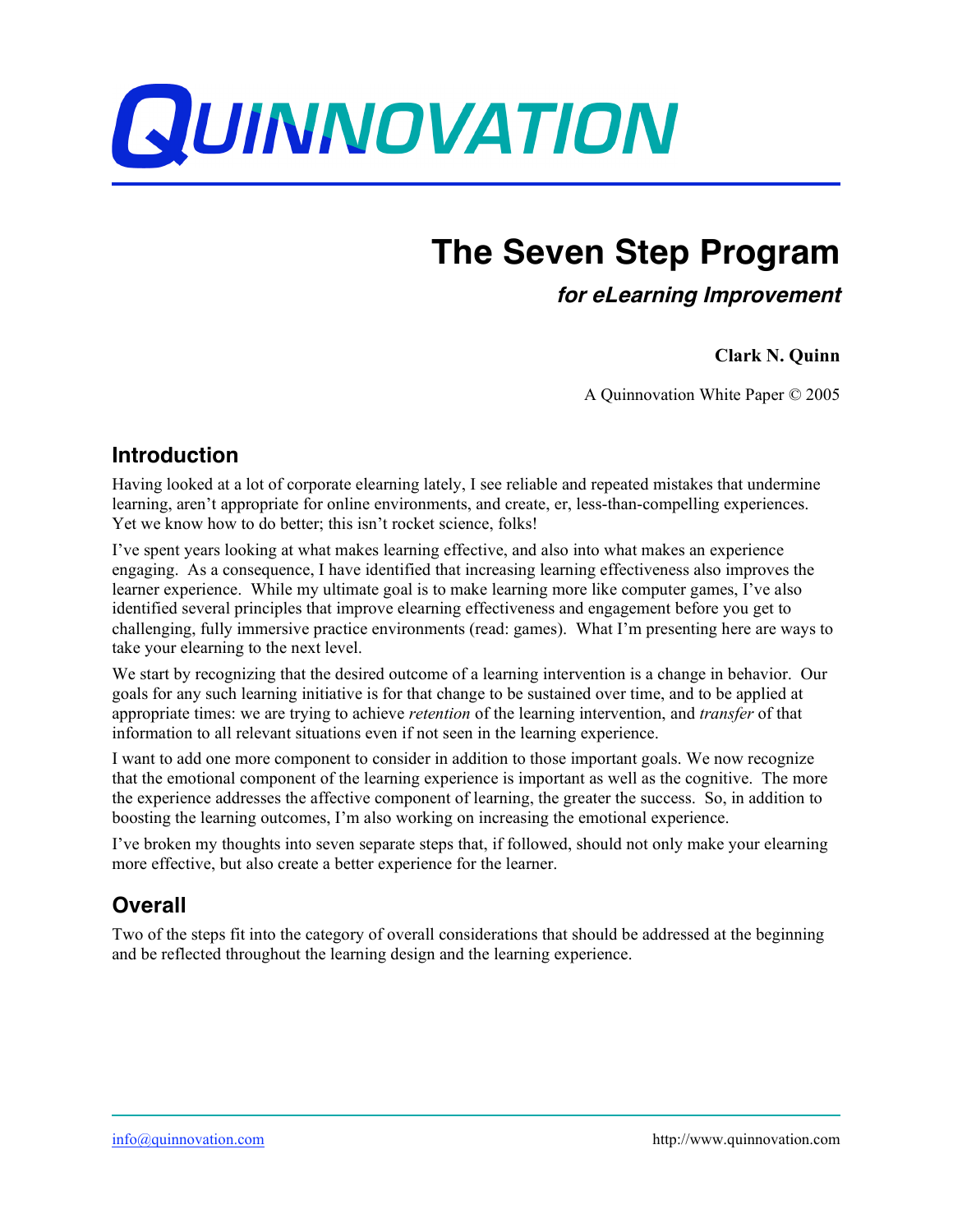#### **1. Skills Centered**

The first step is to have a learning objective to change the skill-set of the learner, not just address their knowledge. That is, to make sure that the learners leave with the ability to do something new, not just knowing something new.

The problem is that, too often, Subject Matter Experts (hereafter referred to as SMEs), when told we want to address a particular gap, say that learners need to know X, or absolutely understand Y. The experts no longer have access to their own expertise, it's been 'compiled' and experts don't even have access to how they do things, they put together post-hoc explanations that focus on knowledge because that's what they remember. However, this focuses on knowledge, not on the ability to apply it. Instead, the focus should be on using X to do something like distinguish between a good and a bad implementation, or using Y to explain a particular problem and predict a solution. An expert on Emotional Intelligence, for instance, mentioned that even the problematic supervisors could pass tests on appropriate management techniques, but still acted wrong in practice. They had knowledge, but they weren't equipped to apply it.

In the field of cognitive science, they have come to recognize that providing people with knowledge, and not supporting the transfer of that knowledge into meaningful skills, leads to the problem of "inert knowledge". That is, knowledge that a learner can answer questions on, but never applies even in appropriate situations. When given a knowledge objective, ask your SME "what should the learner be able to *do* differently with this information?"

Mager's work on objectives gives you a pragmatic handle on this, asking for objectives that talk about a measurable ability to do something. However, make sure that what they do is directly related to what they have to do on the job.

In a recent example, our goal was to present product knowledge to the sales force. Normally, we provide them with lists of product names and features. However, the real task is not to recite lists of features, but to match those features to customer problems (in fact, new features are chosen to meet customer pain points). Consequently, we're rewriting product features in terms of the pain they solve, with practice activities looking at specific customer situations and mapping that situation to specific product benefits.

To avoid the problem of allowing SMEs to focus on knowledge, make sure your objectives are framed in terms of what people will be able to *do* differently after the learning experience. If you're faced with an expert saying, "they need to know this", ask "what they can do differently than when they didn't have that knowledge?" Get your SMEs thinking in terms of new skills, not new knowledge.

## **2. Lean & Lite™**

A second problem is illustrated in the figure below; we're pumping too much fat-laden content at our learners.

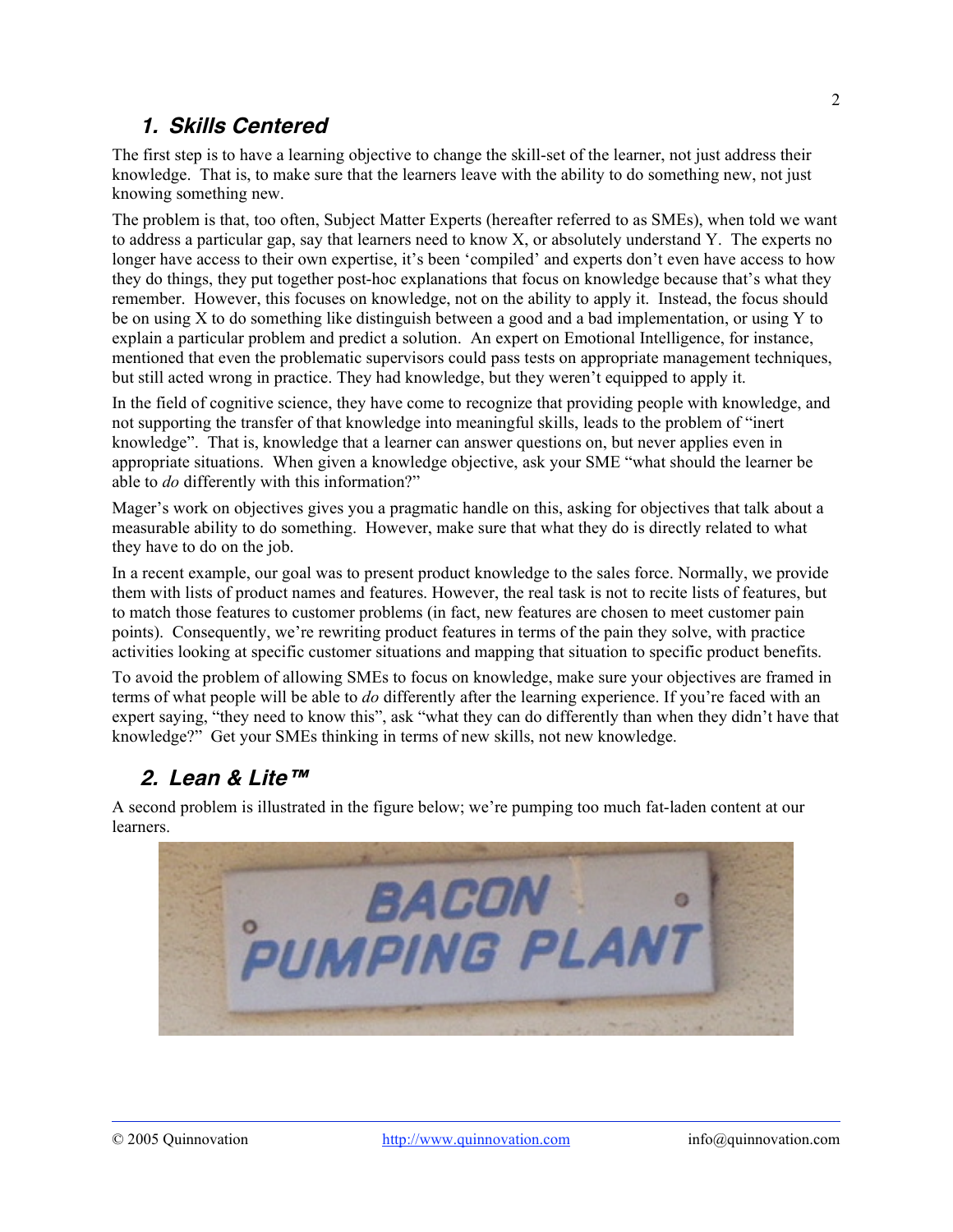Our learning is verbose, our text is monotonous, our materials are overproduced. We're giving our learners unhealthy diets of learning. No wonder they're skipping around to get the necessary healthy bits and then dropping out. It's too easy for writers and instructional designers to believe it's important to write complete sentences in elegant and appropriate prose.

However, elegant prose is not what's appropriate for the online medium, nor for learning. John Carroll, with his minimalist instruction (http://tip.psychology.org/carroll.html), has shown that you can not only acknowledge your learners' pre-existing knowledge but also leverage it to streamline your training. Jakob Nielsen (http://www.useit.com/papers/webwriting/) has pointed out what is appropriate writing for the web, and it's not elegant prose. It's punchy, pithy short phrases. We're like those managers not following the emotional intelligence principles mentioned above: we know better, but we keep doing the wrong thing.

Similarly, we're not using the tools of whitespace, bullet points, and highlighting techniques. We should be using much more underlining, bolding, italics, even color. We're supposed to be helping our learners focus on the key words in a sentence, remembering the essence, not wading through reams of prose to find the nuggets. Time is money, people!

I learned this the hard way, when a professional comedy skit writer reliably and repeatedly stripped each of my paragraphs of elegant prose down to two sentences. While I had to change a few words here and there to regain the initial meaning, it remained cut down to 40-50% of its original size. I've tried to learn from that experience, and now find I can regularly cut most instructional prose down 30-40% (including my own). Try it yourself. If it's too hard on your own, trade off, but sharpen those knives and cut, cut, cut! (And highlight, highlight, highlight!)

## **Specific Components**

The next five steps address components of the learning experience: the introduction, concept, examples, practice, and summary.

## **3. Emotionally Engaged**

We currently are not hooking learners from the very beginning. In fact, what we do under the guise of course introductions is woefully inappropriate at best. At worst, it's downright learner abusive!

Specifically, one of the sins we commit is the pre-test. Why should learners have to take questions on material we've already determined they shouldn't likely know (or why are we creating the learning)? Unless the pre-test allows learners to skip sections of the content they can demonstrate competency on, allowing them an opportunity to shorten the learning process, I can't think of another reason to commit such a crime, and the reasons given are not sustainable. One of the arguments is that you need to compare the pre-test to the post-test to validate the instruction. However, you shouldn't have developed the learning unless you knew there was a need, and the post-test should compare performance to a measure based upon an analysis of necessary outcomes, not a delta between the previous knowledge and the new knowledge. The knowledge possessed by the learner coming in to the learning situation shouldn't be of interest once we've determined their knowledge state for the learning design. The other argument is that the questions activate relevant knowledge, supporting learning. Yes, that's true, but there are better ways to do that.

For instance, such activation can come from learning objectives. Will Thalheimer, in a conference presentation for the eLearning Guild, talked about learning objectives, and contrasts them with performance objectives and instructional objectives. Simply, learning objectives are for learners, while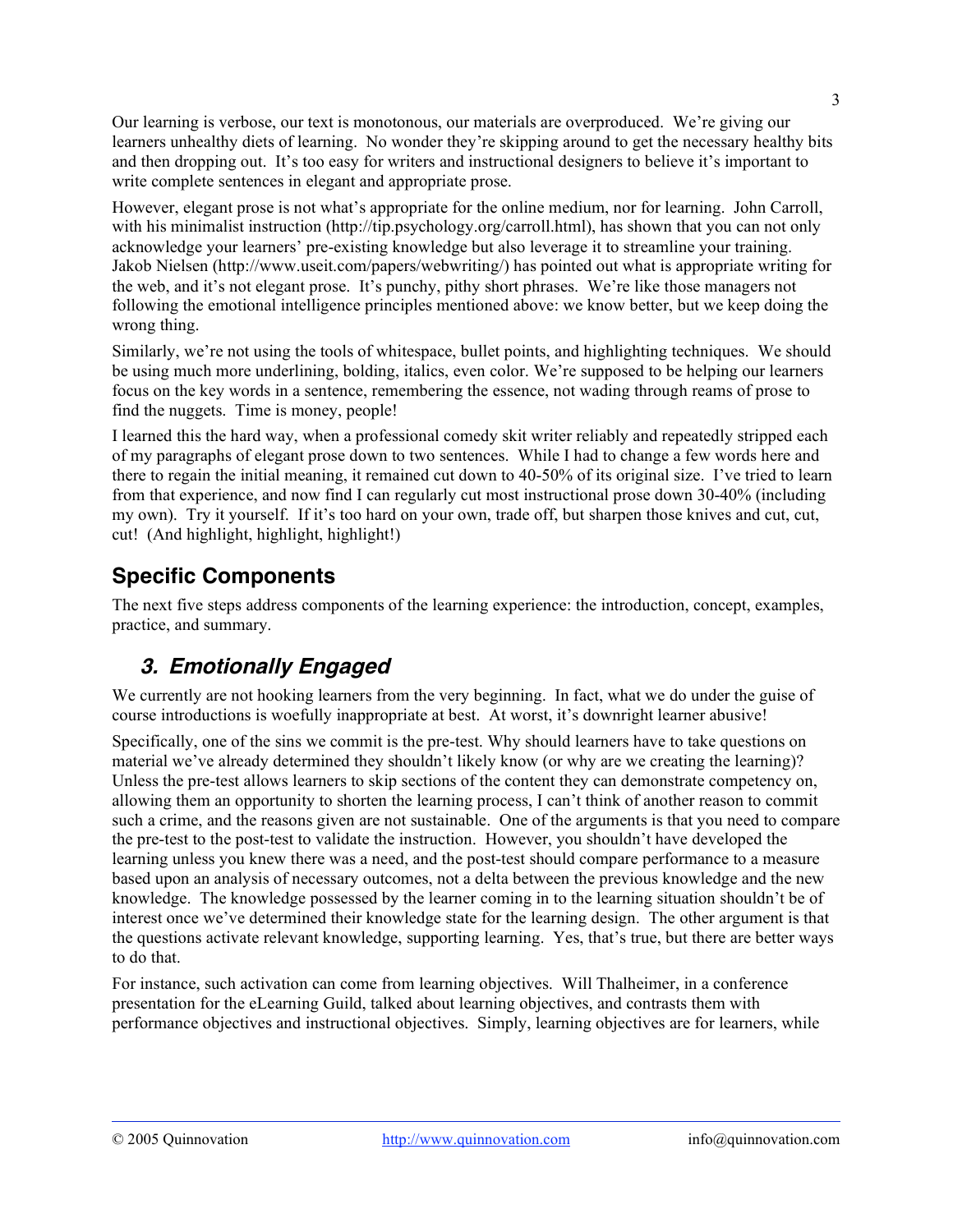performance objectives are for the learning designers. I go further and suggest that those learning objectives should address the WIIFM (What's In It For Me) factor.

We know that learning is more effective when learners understand the value, and are emotionally committed. In addition to addressing their particular learning style, we need to be addressing their motivation. One trick I've seen is to exaggerate the consequences of *not* having the knowledge. Michael Allen's famous airplane video is a dramatic version of dramatically conveying the consequences, and I've also used cartoons that do the same thing humorously.

We need to help learners see that not only are they addressing goals that are important to someone else, we want to help them understand why it's important to them. Consequently, we might frame the objectives in terms of what they'll be able to do that they can't do now. And it needs to be framed in a way that they can care about.

As an additional element of emotional maintenance, we should also set expectations about what's to come. Learning can have some hard parts (learning *should* be hard fun), but we should communicate that there will be benefits. Let learners know what's coming, about how much time they'll be spending, and what their expectations should be about the overall experience. This helps them maintain focus throughout the experience. If they know it's a tough stretch, they're much more likely to persevere than if they feel like they're alone in the struggles.

Good introductions should engage learners' hearts as well as their brains. Help your learners understand *why* the content is important, using terms that will prime them cognitively as well, but also emotionally engage them and prepare them for the coming learning. Engage their interests, provide the personal value, and set expectations.

## **4. Connected Concepts**

Once you've got them hooked, you're supposed to be giving them some new concept that is the basis for this performance. Too often, we give them some relatively directive information. Even when we're focusing on skills, we tend to give them a rubric without justification. Yet we know that several things actually help make the concept more accessible, more robust, and more likely to stick.

First, we know that getting a specific skill without reactivating the context in which this skill makes sense doesn't work. Reigeluth's Elaboration Theory suggests spiraling down from the top level to the particular skill quickly. So, for instance, when introducing a company-specific sales process, you would introduce it in the context of why sales are important, and why your company is adopting this approach. It doesn't need to be much, but it should help them place the material in a meaningful context, and associate it more appropriately.

Second, we should be providing a *mental model* for the process, which grounds the approach in a set of relationships, creating a meaning-based framework. For example, the Situational Leadership approach of Blanchard is based upon the recognition that not all employees are alike and discriminates between competence and compliance. It may actually take a little longer to learn via a model, and performance may not be as perfect, but as a benefit the performance is more robust. Learners are better able to adapt the process to problematic situations if they comprehend the underlying structure. Similarly, if they happen to forget a particular step, they can often regenerate the missing component rather than being utterly lost.

Finally, we know that for complex skills, particularly those that are ill defined (the type we really need to be focusing on), one representation of the concept may not be sufficient. We have a higher likelihood of ensuring our learners can comprehend the relevant framework, and that they will access it, if we use multiple representations. At a minimum, in addition to prose consider a graphic. It may seem difficult to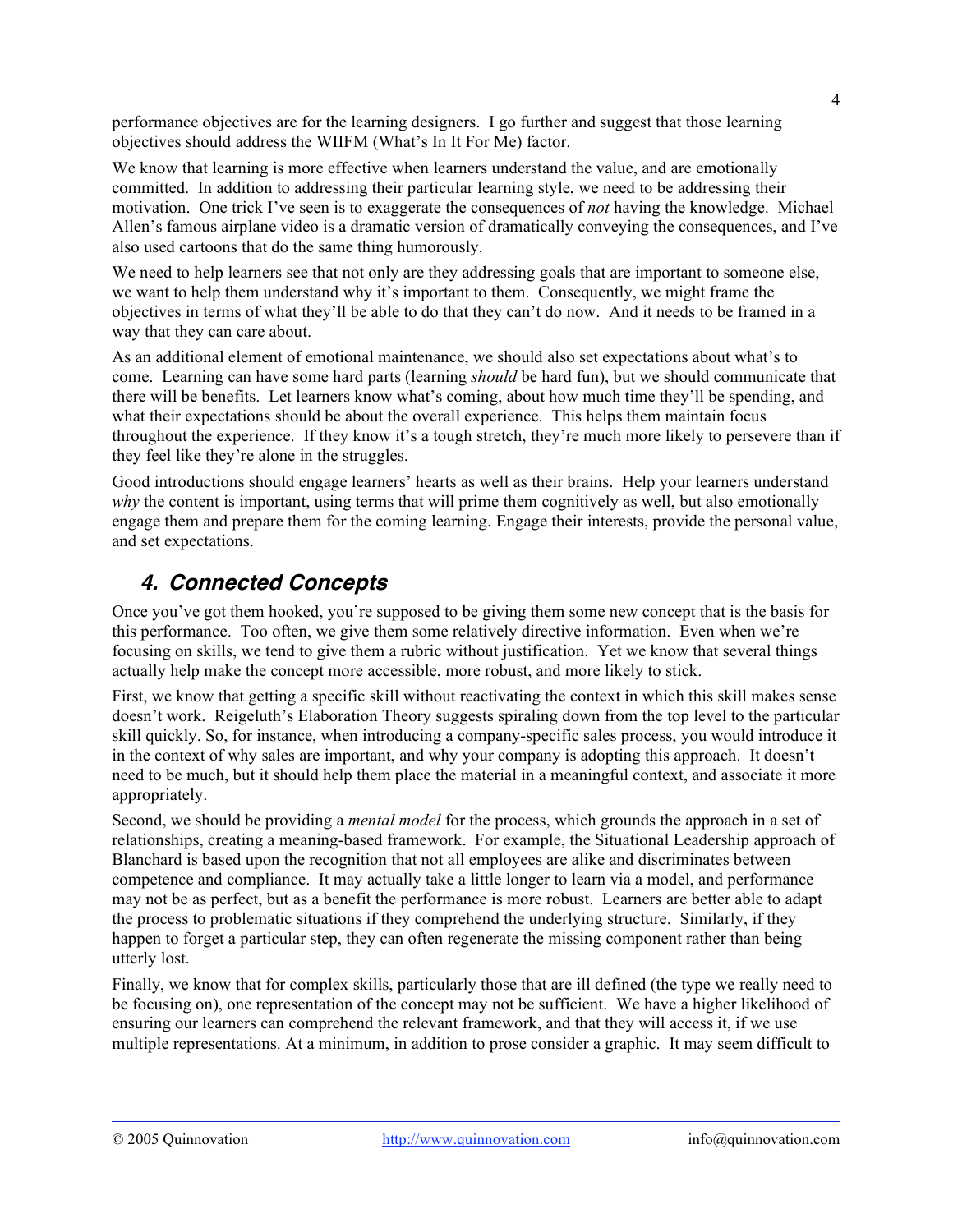always come up with one, but a reliable principle is to map the conceptual relationships to spatial ones. Of course, if it's a dynamic relationship, an animation may be more appropriate.

Good concepts are elaborated into a meaningful rationale, multiply represented, and model-based. While I typically see one or the other of these, I do not regularly see all three executed, and I think we owe it to our learners. Give them the best chance of not just understanding at the time of learning, but of retaining and applying flexibly and appropriately at the time of need.

## **5. Elaborated Examples**

Now that we've created a meaningful basis for a skill performance, we need to help our learners understand how that concept is applied. Really, we need to help them understand how it applies to multiple contexts unless there's only one exact situation we're training for. Abstracting across multiple contexts supports transfer, one of our learning goals. We also want to use the best communication techniques, and highlight mistakes and ways to repair.

That last may sound counter-intuitive; I know one of my clients has a culture where you never admit mistakes. Learners who see an expert performance can assume that, if they don't get perform correctly the first time, they've failed. (This is a big problem for kids and insecure learners.) However, experts often make mistakes, step back and take a different approach, until they find a solution, particularly in the difficult and complex areas of performance. Yet learners don't often see this, and can take away an artificial impression of what competent performance means. Seeing examples of the recognition of mistakes, and repair processes, can illuminate the framework more clearly, and make more flexible and empowered learners than if they've only seen a correct performance.

Another mistake is for experts not to articulate the underlying thought processes that accompany their problem solving. So, for instance, an expert might say "first you do X, and then Y, and finally Z", when they actually were thinking "well, this sort of problem can be solved by X or A, but these features of the problem make X the better choice, which gets me here, and from here I could go Y or B, but because of this factor I take Y, which gives me the option of Z or C to finish, but since my goal is stated like this I'll use Z". This is the same problem we talked about before where experts no longer have access to that level of thinking (it's compiled away from conscious access), in another guise. Yet those contextualized decisions are also important for learners to see.

For both of these reasons, having a way to communicate those inner thoughts is valuable. In video you can use voice-overs as a dramatic technique, and in comic strips you can use thought bubbles (you can also overlay them on photos). Communicating in the form of stories also provides a natural way to talk about the thought processes as well as the context. We know that our cognitive architecture is highly efficient at processing stories, if not fundamentally based around them.

Finally, making sure there are sufficient examples is important. The closer the training is to the specific task, the fewer examples you need. As you move toward more generalizable skills, however (from operating this specific machine to, for example, negotiating in all the instances in which you might find yourself), you start needing broadly disparate examples from which to abstract the common underlying principles. Your example contexts, combine with your practice contexts, provide the base for abstraction and transfer. Ensure that your coverage helps illuminate the breadth of applicability (for the negotiation example: everything from negotiating contracts with vendors, through raises with bosses and time off with employees, to chores with children).

Good examples indicate the context, model the underlying thought processes as well as the actual steps, and connect the application of the concept to varying contexts. Making them meaningful in an emotionally satisfying way, including good story telling, is an additional enhancement.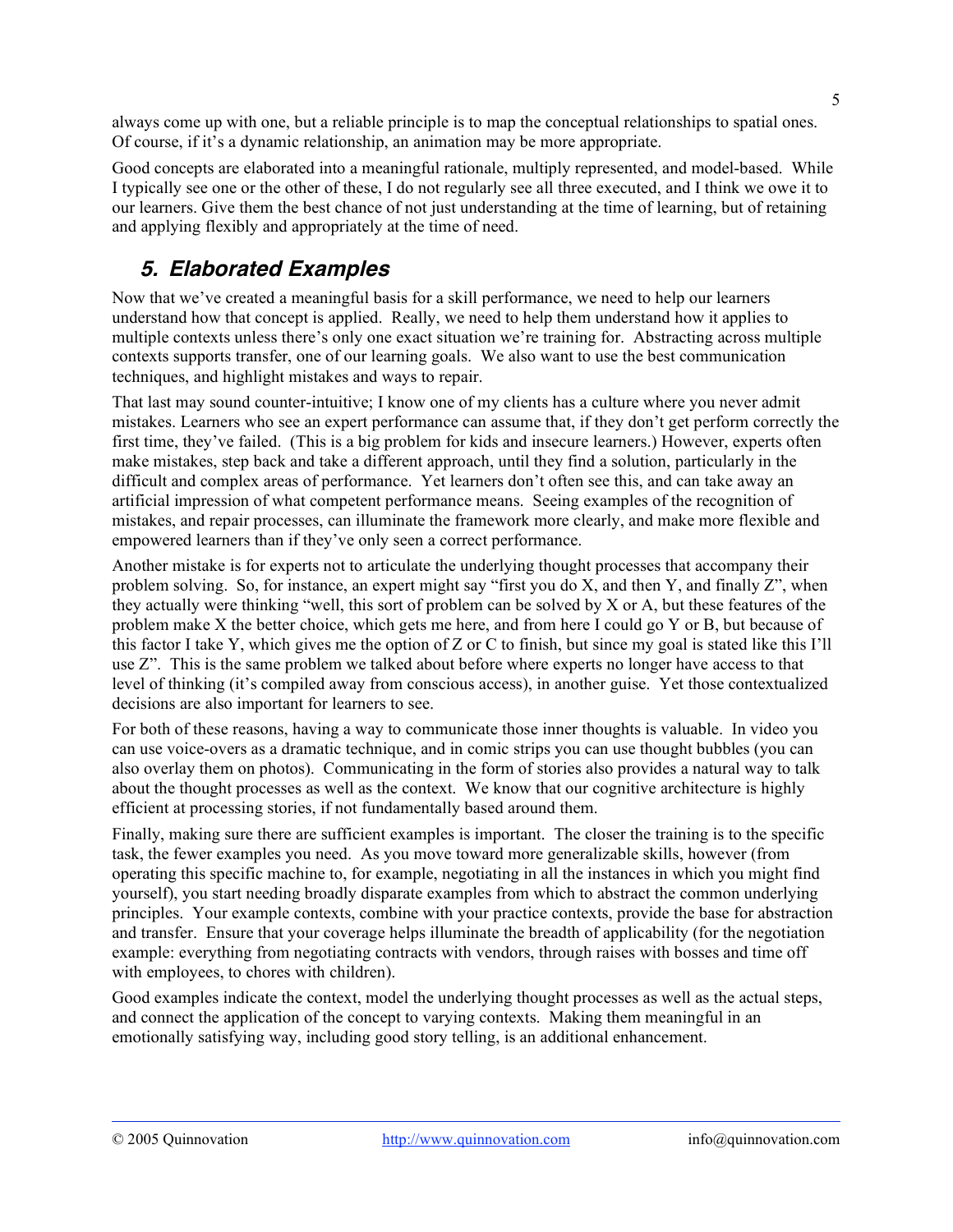## **6. Pragmatic Practice**

Some learners like to look at concepts first, some prefer examples first, and some would rather see a practice problem (problem-based learning) to help motivate them to pay attention. And others would rather take whatever order is presented rather than have to determine for themselves. This is OK! It's a way to adapt to individual learning styles. So, even if you don't have an adaptive system, you can have a default path, and then represent the structure of the content and make it navigable so learners can take control themselves.

Regardless, you want your practice to have some specific characteristics. Just as your examples should show the concept being used to address some real problems, you similarly want your practice tasks to provide context, and require applying the concept to solve. And, just as your examples should illustrate the span of application, so your practice should assist in demonstrating coverage and requiring application that will facilitate transfer as well as retention.

Too much of elearning practice is knowledge test. As mentioned before, this is not effective. Your learning objectives, and hence your practice tasks, should emphasize knowledge application, and ensure that practice is about *using* knowledge to accomplish meaningful goals.

One of the reasons practice works is that it requires learners to commit, to make a decision and potentially be wrong. It's too easy to give them information they think they understand, but when it comes time to apply that knowledge, the find that they didn't understand the nuances. Better that mistakes happen in practice than when it costs equipment, an account, or a life!

Speaking of mistakes, it *is* a mistake to assume that learners make mistakes randomly, and then to choose our distractor options to be essentially nonsensical. Learners make mistakes because the import or create models that provide explanatory power, but happen to be wrong. Often, these are robust models from other domains that make sense but don't happen to apply in this domain. The problem is that such models are very hard to extinguish, as learners tend to patch them rather than replace them. What we observe, in general, are reliable patterns of mistakes or misconceptions. It's important to identify these reliable misconceptions, and make them the alternatives to the right answer. What leads one learner to a particular wrong answer likely will be very different from what leads a different learner to a different wrong answer. We want to address each specific misconception individually (which is why I complain about any quiz tool that only has one response to a wrong answer, instead of a separate one for each distractor!).

This approach has the added benefit of creating an appropriate level of challenge in the problem-solving task. Too often, I see elearning with tasks that are too easy. Problems that are too easy are not only boring, they are an insult to our learners, and don't achieve the necessary goals. I'll bet you have taken an elearning courses where you could make it through successfully even though you didn't have the requisite background nor paid sufficient attention. It's a fine line to strike, making tasks challenging enough to not be boring, but not too hard to be frustrating, but it's been argued that you need to fail before you really learn, and we err too much on the side of easiness. We'll get to the desired level of performance faster if we keep the challenge ramped up, and we'll keep from boring our learners.

By the way, if your learners will use specific tools in their work, make those tools available in their practice. When we take the broader picture of performance support, we design the job aids as well as the training, and then we should provide practice of the jobs with those aids.

Another important component is to making sure that the learning is not only challenging, but also uses examples that connect to the learner. We want to understand our learners and then use that knowledge to create problems that they viscerally understand are important to solve and to learn from. This can often require that you exaggerate the consequences, which is not a bad thing, as we know from forms of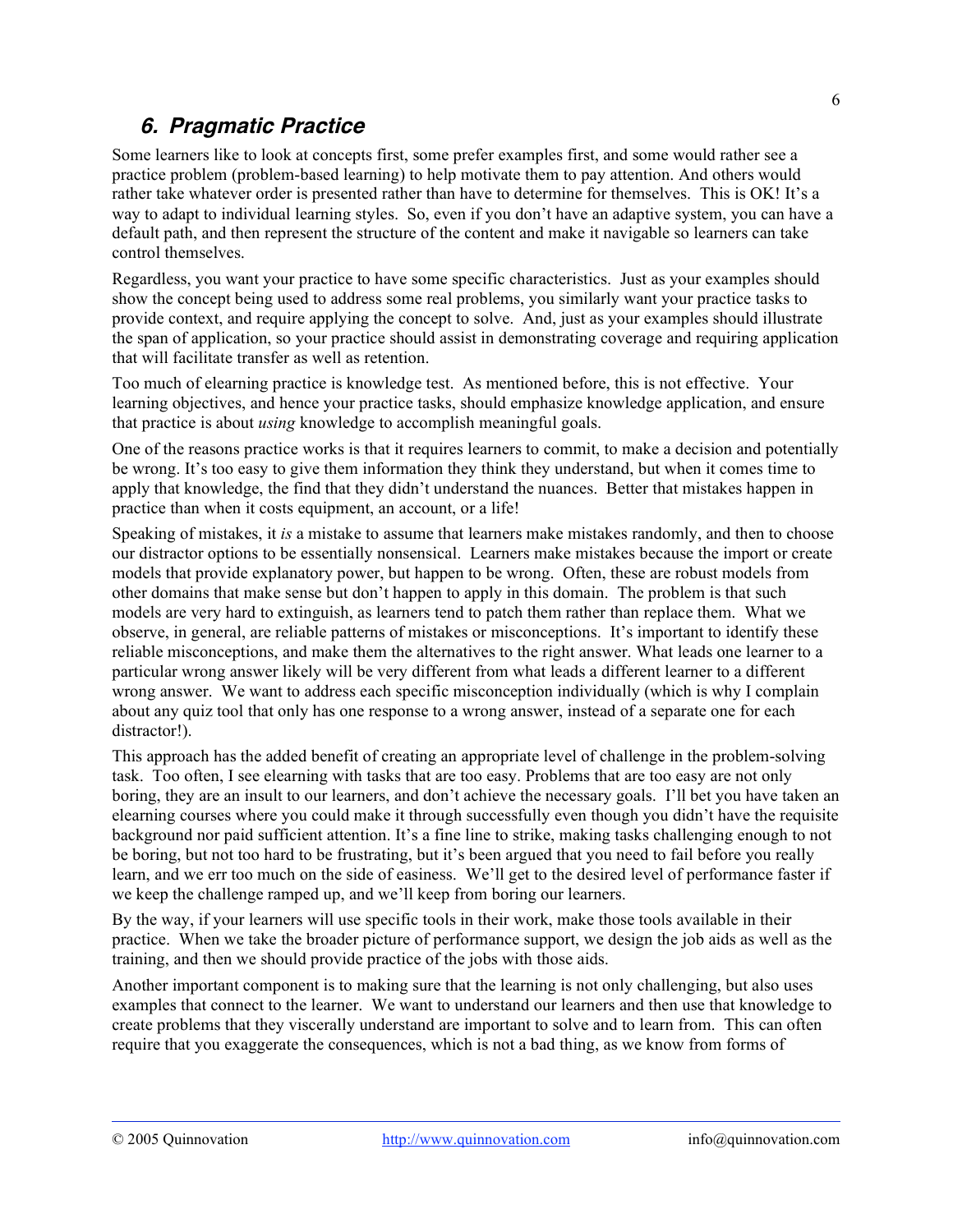entertainment. You can exaggerate in a number of ways, from the internal circumstances in a regular story (the patient you're performing cardiac surgery on is the daughter of the latest winner of the Nobel Peace Price) to a fantastic setting (the patient you're performing brain enhancement surgery on is an alien from the Nebula system). I set one game about project management a level of exaggeration beyond what the learner's current task was: instead of building freeways, they were terra-forming planets.

And as one last point, the feedback from the practice should first play out in the context before the feedback then comes from an external voice. If the decision is about deciding how to inform the CFO of a fictional company, have the decision play out in the story of the company ("…the CFO mentions you by name before the auditing committee…") before external feedback (e.g. "…your choice to inform the CFO about the ethical violation is in full compliance with our standards of conduct…").

The ideal practice is contextualized, meaningful to the learner, sufficiently challenging, and plays out in a full story. My ideal practice is a game, where there's unpredictability, replay, and gradually increasing challenge (and this is not as expensive or time-consuming as you may think), but even writing your standard multiple choice questions as mini-scenarios is an improvement over straight knowledge test.

## **7. Refined Reflection**

Finally, once we've provided practice until the learner has demonstrated success, it's time to provide *closure*, a completion of the learning experience. Too often that's a final test with a grade, and a summary of what they've learned. While this is good, I'd like to argue that we can and should be doing more to help make this whole experience more meaningful, and to provide greater retention.

Ideally, we'd first summarize individual performance through the learning experience, not just a generic summary. If we track learner performance, we *should* be able to do this, but I admit that it's as yet problematic. Still, that's a direction we need to be focusing on, pulling out what they did well and what they could still use work on.

More practically, we should provide support for abstracting from the experiences they saw. For instance, we know we've provided certain contexts in the examples and practice. How about an explicit suggestion to think of how the same principles would play out in other contexts, or more usefully, in their own contexts?

We also can do better about supporting the retention of information over time. One of the biggest problems with much of our training is the gap between when the learning occurs and when actual chances to apply the training in practice. If that gap is more than a day, the information from a learning experience is likely to have atrophied. One of the most powerful tools in supporting retention is reactivating the knowledge. We might stream out some reminders post-learning experience, but at least we can provide some suggestions for learners to reactivate that knowledge themselves. On one course we did about speaking to the media, the SMEs suggested practicing the statement framework on co-workers, children, and others. You may not be able to guarantee that your learners will do it, but at least you've provided support in case they wish to.

Finally, just as we drilled down at the beginning, we need to travel back up at the end to the broader context. We want to reconnect what they've been doing to the larger context of why this is important.

## **Summary**

These suggestions, which are not typically executed in much of the elearning I've seen, provide the benefits of cognitive theory and research to make elearning that 'sticks'. The elements should support both retention and transfer.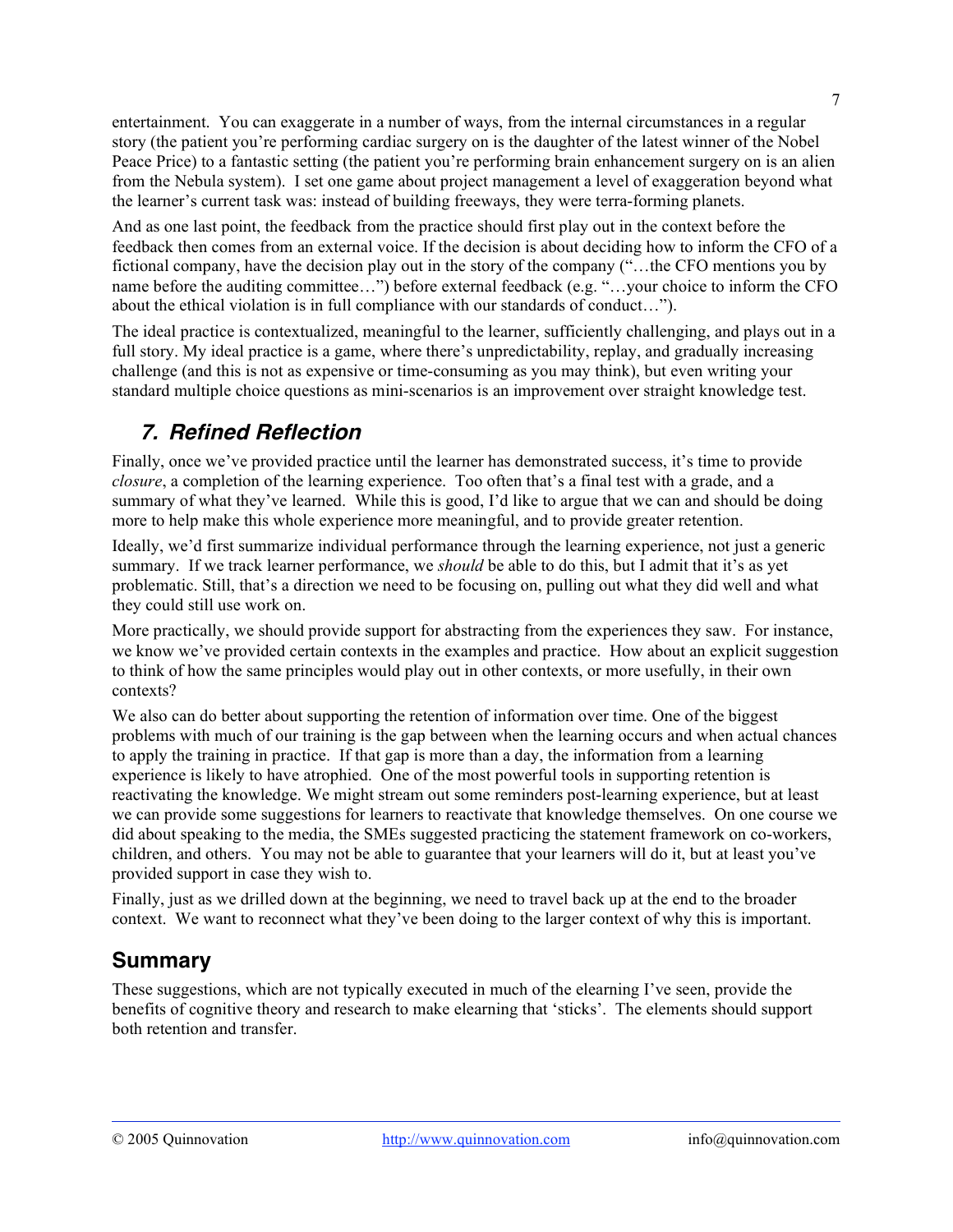As a framework, works out to an overall format of *lean* design of the following elements:

• Introduction

Emotional exaggeration

WIIFM (What's In It For Me) outcomes

Set expectations about process

• (*Skills* Focused) Framework

Drill down

Models-based

Second Representation

• Example(s)

Spanning contexts

Story

Connected to framework

(With thought processes made explicit)

• Online Practice

Contextualized decisions

Full experience

Challenging

(Integrated work tools)

Reflection

Summary (Learner's performance) Generalization Maintenance Reconnection

I'm coming to believe in the importance of the social component of learning (despite pegging the social learning meter on the solitary side of the scale), and I expect that building social interaction into the learning experience really should be an eighth step, but there are times that's not feasible. But consider, at least, providing channels for conversation around the course, if not incorporating group discussions or projects as part of it, because as our learners move up the expertise curve, there will be less accepted and relatively static information and more negotiated or co-developed understanding, and communication and collaboration tools will *be* the learning environment.

Finally, I don't believe that all situations call for a full course, and I haven't here gone into the broader picture of the full learning ecosystem, but when substantial attitudinal or skill set acquisition is necessary, full courses are plausible, and these steps will increase the value, improving both effectiveness and learner experience. And those are goals worth shooting for.